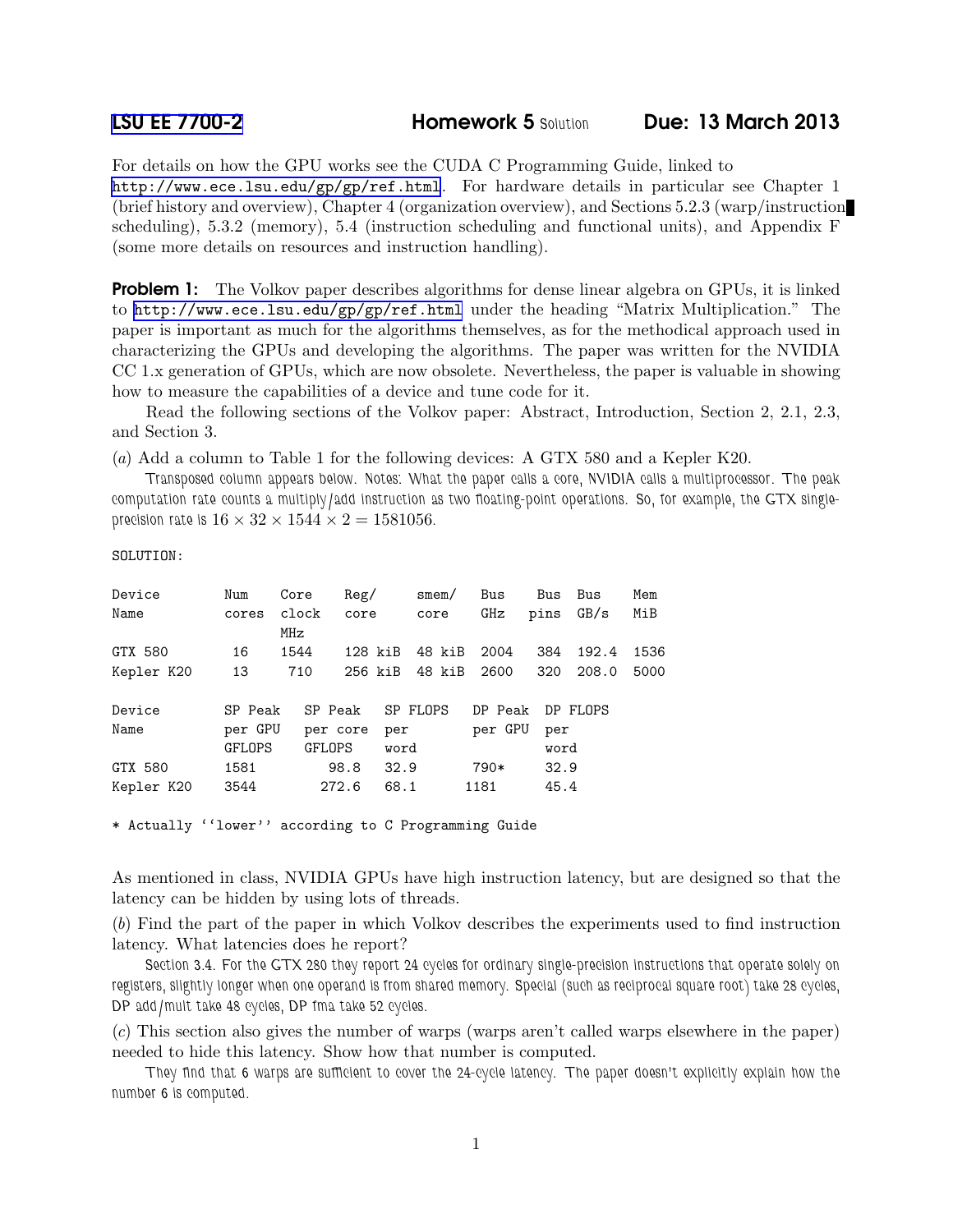(d) Find the place in the NVIDIA documentation which describes the number of warps needed to hide latency. Show the number of warps for each generation of CUDA architecture  $(1.x, 2.0, 2.1, ...)$ 3.x) needed to hide latency assuming code consisted of just add and multiply instructions (which is sort of the default case). Also show the warps needed under the assumption that the code consists of reciprocal instructions. (Note that this part does not require the Volkov paper.)

*This is discussed in section 5.2.3 of the CUDA C Programming Guide (v5.0). The number of warps needed to hide a latency of* L *clock cycles is given as* L/4 *for CC 1.x,* L *for CC 2.0,* 2L *for CC 2.1, and* 8L *for CC 3.X. To hide the latency of a single-precision multiply or add instruction, 24 cycles on CC 1.X and CC 2.X and 12 cycles on CC 3.X, one would need 6 warps for CC 1.X, 24 warps for CC 2.0. Because of dual (superscalar) issue it is probably impossible to completely hide the latency of two dependent instructions when one immediately follows the other since the scheduler will need two independent instructions to make use of all 48 CUDA cores. Ignoring this fact it would take 48 warps for CC 2.1, and an unachievable 96 warps for CC 3.0.*

*Note that the numbers for CC 2.1 and 3.X don't agree with the analyses presented in class. For CC 2.1, if instructions were initiated for* 2L *warps then that would require 64 CUDA cores per cycle, but the device has only 48.*

*If code consists of reciprocal instructions, then it would take longer to issue each warp. The number of cycles is*  $32/2 = 16$  for CC 1.X,  $32/4 = 8$  for CC 2.0,  $32/8 = 4$  for CC 2.1, and  $32/32 = 1$  for CC 3.x. The number of *warps needed to hide a latency of* L *cycles when the code consists of reciprocal instructions is then* L/16 *for CC 1.x,*  $L/8$  for CC 2.0,  $L/4$  for CC 2.1, and L for CC 3.x.

(e) The impact of instruction latency is not as bad if the instruction reading a register does not immediately follow the instruction writing the register. Find the part of the paper that verifies that this is indeed true. What is the minimum number of warps necessary to avoid stalls on code with suitably distant dependencies, according to the paper?

*This is discussed in Section 3.6. They get close to peak throughput with just two warps on code with distant dependencies (made possible by unrolling the loop).*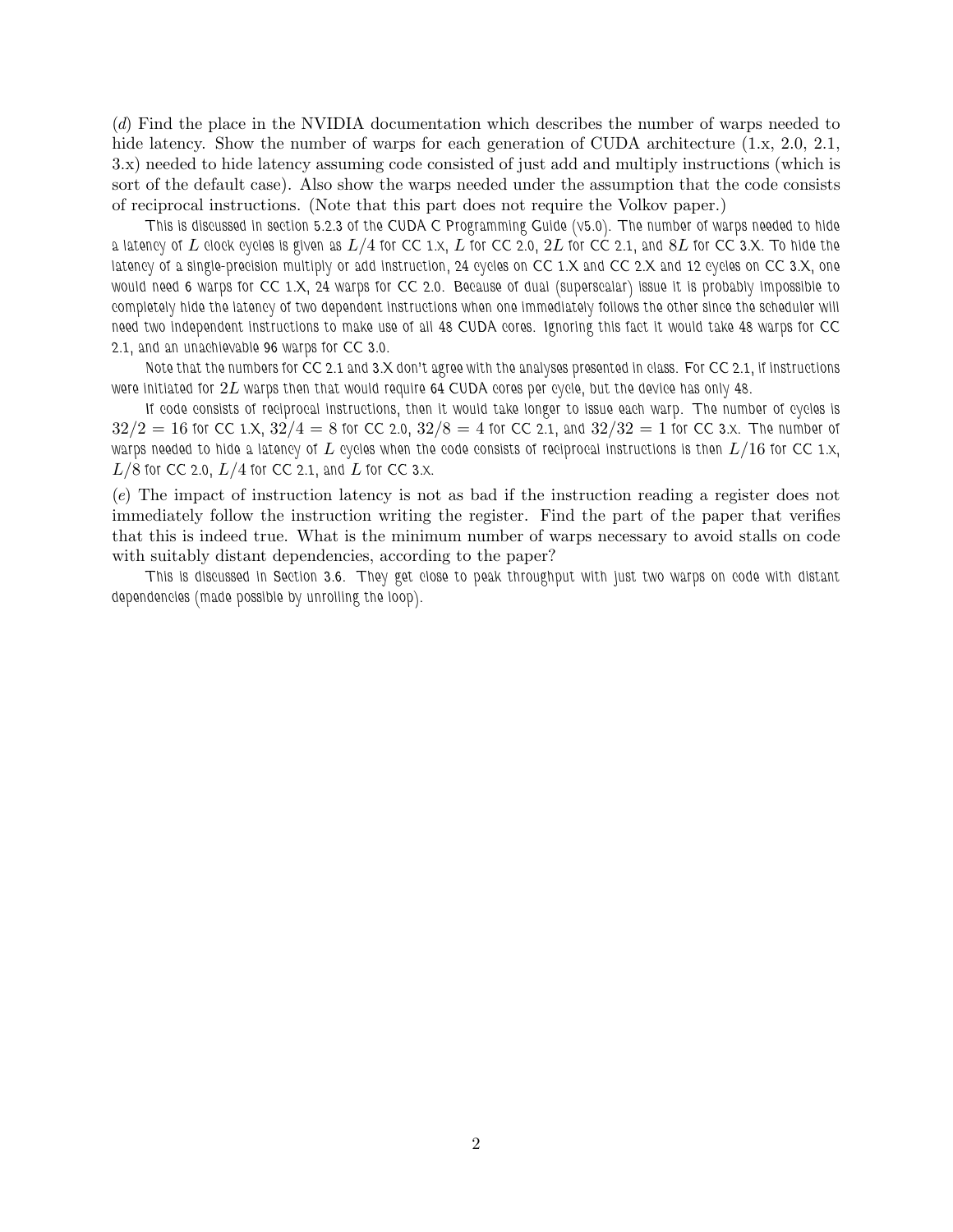**Problem 2:** We know that the synchthreads () call should be avoided because it adds overhead. Shown below is an excerpt of the machine code that performs a tree reduction of values within a warp, each group of three instructions adds on a value at a different distance. Notice that each instruction is dependent on the instruction before it.

```
@!P4 LDS R3, [R2+0x40];
@!P4 FADD R0, R0, R3;
@!P4 STS [R2], R0;
@!P0 LDS R3, [R2+0x20];
@!P0 FADD R0, R0, R3;
@!P0 STS [R2], R0;
@!P1 LDS R3, [R2+0x10];
@!P1 FADD R0, R0, R3;
@!P1 STS [R2], R0;
@!P2 LDS R3, [R2+0x8];
@!P2 FADD R0, R0, R3;
@!P2 STS [R2], R0;
@!P3 LDS R3, [R2+0x4];
@!P3 FADD R0, R0, R3;
@!P3 STS [R2], R0;
```
(a) Compute the execution time of this code, measured in cycles, on a CC 2.0 device, for the launch of a single block with 1024 threads. Assume that all instruction latencies are 24 cycles. Measure time from the execution of the first instruction (shown as something like  $|10|$  in class) to the execution of the last instruction.

*In a CC 2.0 device, in which there are 32 cuda cores, 24 warps are needed to hide the 24 cycles of latency in the w*orst case, so all latency is hidden. There are at total of  $15 \times 1024 = 15360$  instructions. Assuming shared load and stores can use the 32 cuda cores, the execution time will be  $\frac{15360}{32} = 480$  cycles.

(b) The code above did not have synchthreads between each group. In this part consider code in which there is:

@!P4 LDS R3, [R2+0x40]; @!P4 FADD R0, R0, R3; @!P4 STS [R2], R0; BAR.RED.POPC RZ, RZ; @!P0 LDS R3, [R2+0x20]; @!P0 FADD R0, R0, R3; @!P0 STS [R2], R0; BAR.RED.POPC RZ, RZ; @!P1 LDS R3, [R2+0x10]; @!P1 FADD R0, R0, R3; @!P1 STS [R2], R0; BAR.RED.POPC RZ, RZ; @!P2 LDS R3, [R2+0x8]; @!P2 FADD R0, R0, R3; @!P2 STS [R2], R0; BAR.RED.POPC RZ, RZ; @!P3 LDS R3, [R2+0x4]; @!P3 FADD R0, R0, R3; @!P3 STS [R2], R0; BAR.RED.POPC RZ, RZ;

Assume that the barrier instruction, BAR, uses cuda cores for execution (as does the FADD), and that its latency is 24 cycles. An instruction following a barrier cannot execute until 24 cycles after the last thread executes its barrier instruction. (In contrast, the FADD for a thread cannot execute until at least 24 cycles after the LDS in the same thread executes.)

Compute the time for the code above for this assumed behavior.